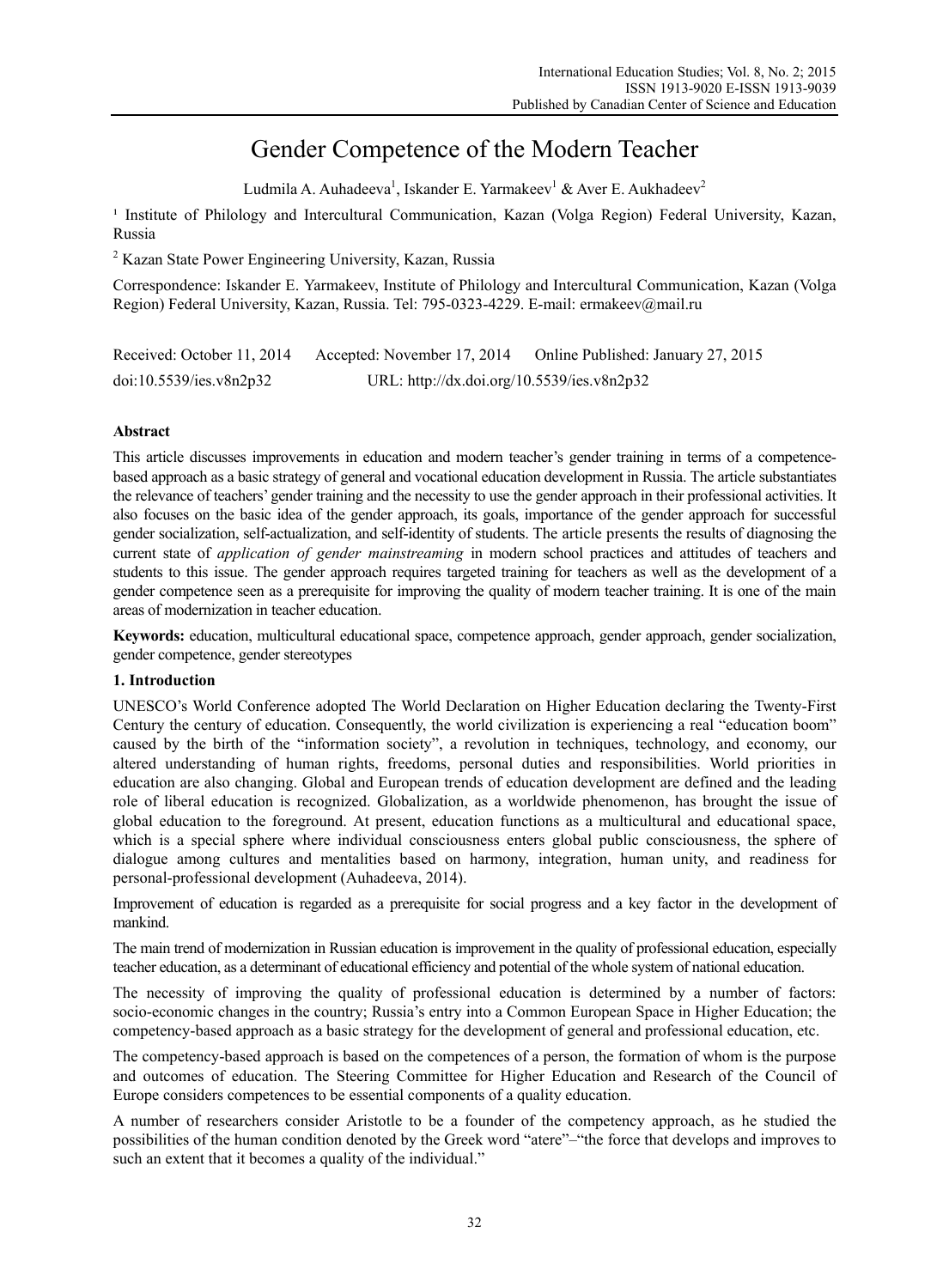## **2. Literature Review**

The development of the competency-based approach in education is connected with such concepts as "competence", "communicative competence" introduced into the scientific terminology of the theory of language (Chomsky, R. White, etc.) and the development of the concept "social competence of being competent" (White, 1959).

John Raven has 37 competencies, noting that some of them may be related to the intellectual sphere, while others may be related to the emotional sphere. They can replace each other, and represent "motivated abilities." He defines competence as a certain ability which is necessary to perform a particular action in a particular domain and which includes highly specialized knowledge, special kinds of subject skills, ways of thinking, as well as a sense of responsibility for one's own actions. (Raven, 1998)

According to the German researcher Ute Clement, the "attractiveness" of the term "competence" in comparison with the term "qualification" is in its "open and inclusive meaning": "If "qualification" describes the functional correspondence between the demand for jobs and special purposes of education, "competence" should include the ability to act adequately to the situation in broad areas." (Ute, 2002)

Some of the current trends in the development of modern educational theory and practice is a gender pedagogy. Gender approach, gender relations, gender education and gender competence have become the subject of foreign and Russian researchers (for example, Auhadeeva & Zakirova, 2013; Bobovnikova & Bocharova, 2011; Gurian, 2004; Haste, 2013; Holfve-Sabel, 2012; Lahelma, Lappalainen, Palmu, & Pehkonen, 2014; Mudric, 2003; Klecina, 2004; Starovoitova, 2006). They focus on the features of training and education of children of both sexes.

In modern sociological literature, the term "gender" is often used to distinguish "biological" from "social" sex, the meaning developed by such social institutions as the family, education, media, politics, etc.

According to Russian researchers, the distinction between sex and gender is the following: sex is determined by physical differences between man and woman, and the notion of "gender" reflects their psychological, social, and cultural characteristics.

Gender Strategy of the Russian Federation (2004) emphasizes the importance of reforming the education system based on gender-oriented programs that promote free spiritual development and a gender perspective in the curriculum of all institutions of higher education. The gender approach is seen as one of the ways leading to personality development that meets international standards.

It brings to the foreground the issue of improving the quality of training a teacher to be able to implement the gender approach in modern schools and formation of a gender competence as an important component of the overall cultural competence in a modern professional employee (Fahrutdinova, Fahrutdinov, & Konopatskaya, 2014).

The basic idea of the gender approach in pedagogy is to take into account the influence which interrelations have on both males and females in all aspects of educational activities: content, forms, methods of training, technologies of educational process organization, pedagogical communication, as well as traditional gender stereotypes. They are understood as the standardized representation of behaviors and character traits corresponding to the concepts of "masculine" and "feminine." Those gender stereotypes are the most striking and effective mechanisms for the development of traditional gender roles and social behavior. (Voronina, 2005)

Stereotypes are recognized and acquired by the individual in the course of gender socialization. The educational system, as a leading institution of socialization, plays a key role in this process.

Comprehensive school is the basic model of the social world, where children act as subjects of public relations, and where the skills of interaction with people of both sexes are developed. School is a place where traditional gender stereotypes get fixed in the child's mind, where behaviors are practiced. They determine not only the success of interaction with the outside world in the present and in the future, but also the opportunities for personal and professional self-improvement. Therefore, individual characteristics and abilities of boys and girls should be taken into account while organizing educational activities at schools, and creating a gender-friendly learning environment. This goal will be achieved if both female and male teachers educate children at schools. The role of male teachers is particularly great: they not only perform their professional duties, but also set an example for boys in male behavior, communication, attitude to work and life in general. In this case, gender stereotypes will play a positive role. This fact can greatly influence the effectiveness of gender socialization.

The gender approach in educational activities is aimed at creating conditions for educating boys and girls whose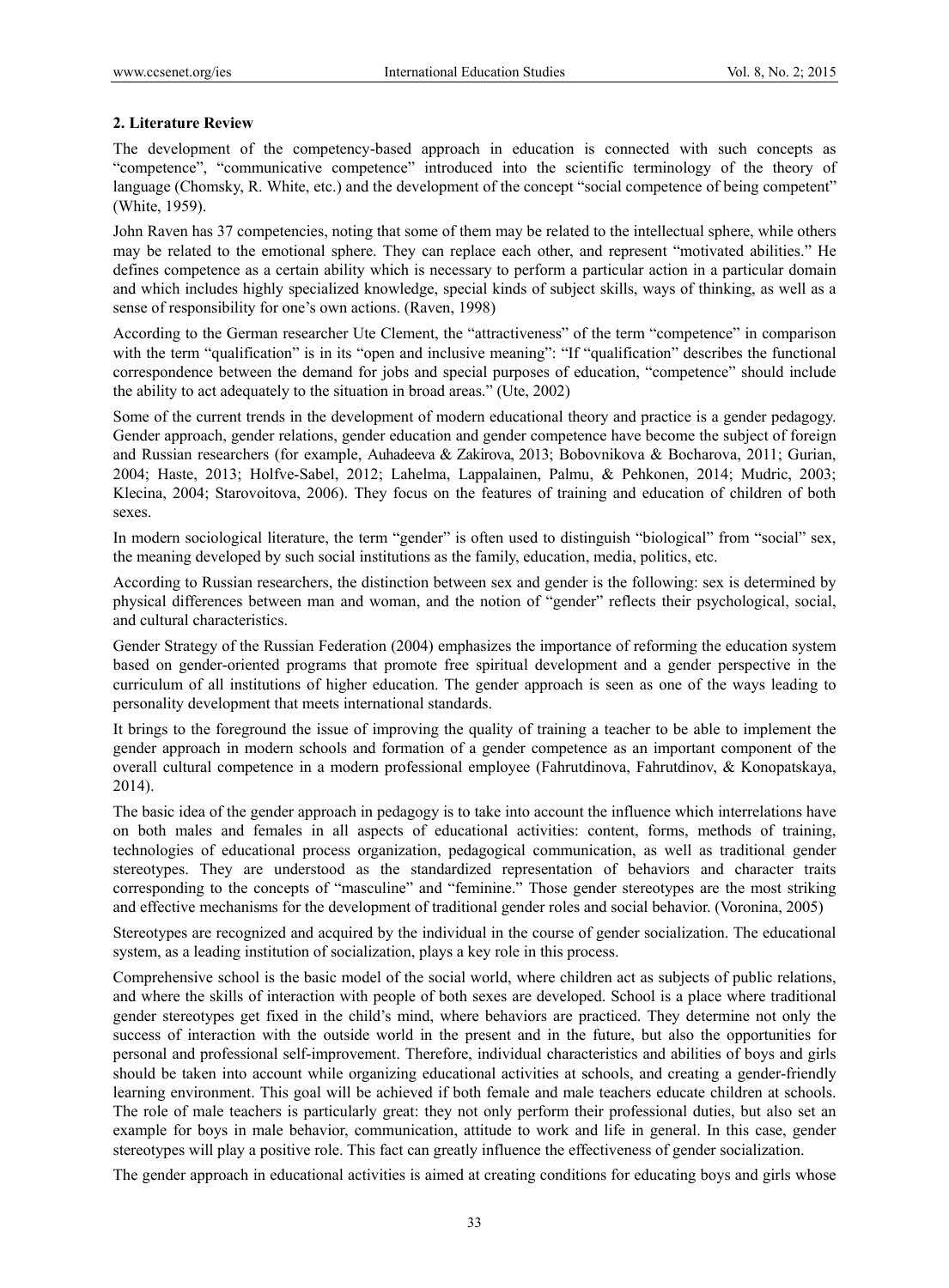development and spiritual value orientation will contribute to the manifestation and possession of positive individual masculine, feminine and androgynous features. It is also a means of successful adaptation of younger generation to the realities of sex-role attitudes and effective sex-role insulation in society (Mudrik). The priorities in the education of boys and girls are not fixed standards of masculinity and femininity, but the study of potential partnerships between boys and girls (Bobovnikova etc.).

Thus, the gender approach in education aims to promote schoolchildren's individual manifestations of gender characteristics (masculine, feminine, androgynous), their freedom of expression and the development of the qualities that may go beyond gender stereotypes, which means successful gender socialization, self-actualization and self-realization.

We define gender socialization as a process of personality development and self-development that is realized in the system of relationships with adults, peers and oneself in accordance with individual and gender characteristics.

Even a cursory analysis of the content of the existing textbooks in the humanities with respect to the implementation of the gender approach shows that they do not focus on education and upbringing of boys and girls (Kovalenko et al., 2014).

Russian researchers understand the gender approach in pedagogy in terms of the concept of "gender identity." In this case, special attention is paid to the individual approach to children's manifestation of their gender identity. It should be noted that gender identity is not uniform, the same for all people within the same sex. Researchers recognize the multiplicity, individuality, and plasticity of gender differences. According to Kostikova, "it is not that representatives of different sexes need a differentiated approach on the part of the teacher, the point is, they have to face the complex world of changing gender stereotypes that come into conflict with their personal desires and inclinations. The goals of the gender approach in education are to explain the nature of these stereotypes, to show their variability and social conditioning." (Kostikova, Mitrofanova, Pulína, & Gradskova, 2001, рp. 68-70)

## **3. Methods**

An important problem of gender education today is that traditional gender stereotypes that do not correspond to the world realities and modern trends in society. They reflect the past, make gender socialization difficult, and limit the abilities of pupils in the area of self-development and self-realization. Today, traditional gender socialization of girls and boys reproduces patriarchal stereotypes of gender interactions in public and private spheres, which contradict the existing transformation of gender relations in modern society and which are an obstacle to the disclosure of personality, gender equality, and steady development of democratic relations.

Modernization of stereotypes should be taken into account as they reflect gender reality and make it possible to predict the future of gender. Acceptance of the modernization of stereotypes, of their diversity and the development of tolerance in teachers and schoolchildren can change the pattern of relations between sexes and ensure the implementation of positive gender capacity of the younger generation.

Implementation of the gender approach in education means acting with understanding of the social origin of "male" and "female" categories in the community. It also means putting the personality and individuality of the child in its development and education above the traditional boundaries of sex. School should give children an opportunity to develop their individual abilities and interests, regardless of sex affiliation. It should oppose traditional standards with respect to sexes. To do this, the modern teacher should have gender competence and knowledge of the technologies of the gender approach applied to the process of socialization of boys and girls.

It is necessary to make a diagnosis of the state of pedagogical reality to organize targeted training of future teachers in using a gender perspective in their professional activities. The following methods were used to conduct this research: S. Bem's test for gender identity (a questionnaire of gender roles BSRI), which determines the type of personality and reveals the degree of masculine and feminine characteristics; Freiburg Personality Inventory (FPI), which defines masculine-feminine personality traits; Leary test (modified by Reshetnyak and Vasilchenko) aimed to study gender features and characteristics in the personality structure; the questionnaire "Proverbs" (Kletsina) for the study of gender attitudes; Boyko communicative tolerance test and a communicative control test to determine communicative qualities, communicative tolerance, and the level of communicative control as leading indicators of a gender competence.

As research platforms, we had 10 schools: high schools No 7 and No 12; secondary schools No 1, 9, 72, and 99 (Kazan, the Republic of Tatarstan, Russian Federation); Humanitarian boarding school for gifted children (Aktanysh, the Republic of Tatarstan, Russian Federation) etc. About 300 people have participated in the survey.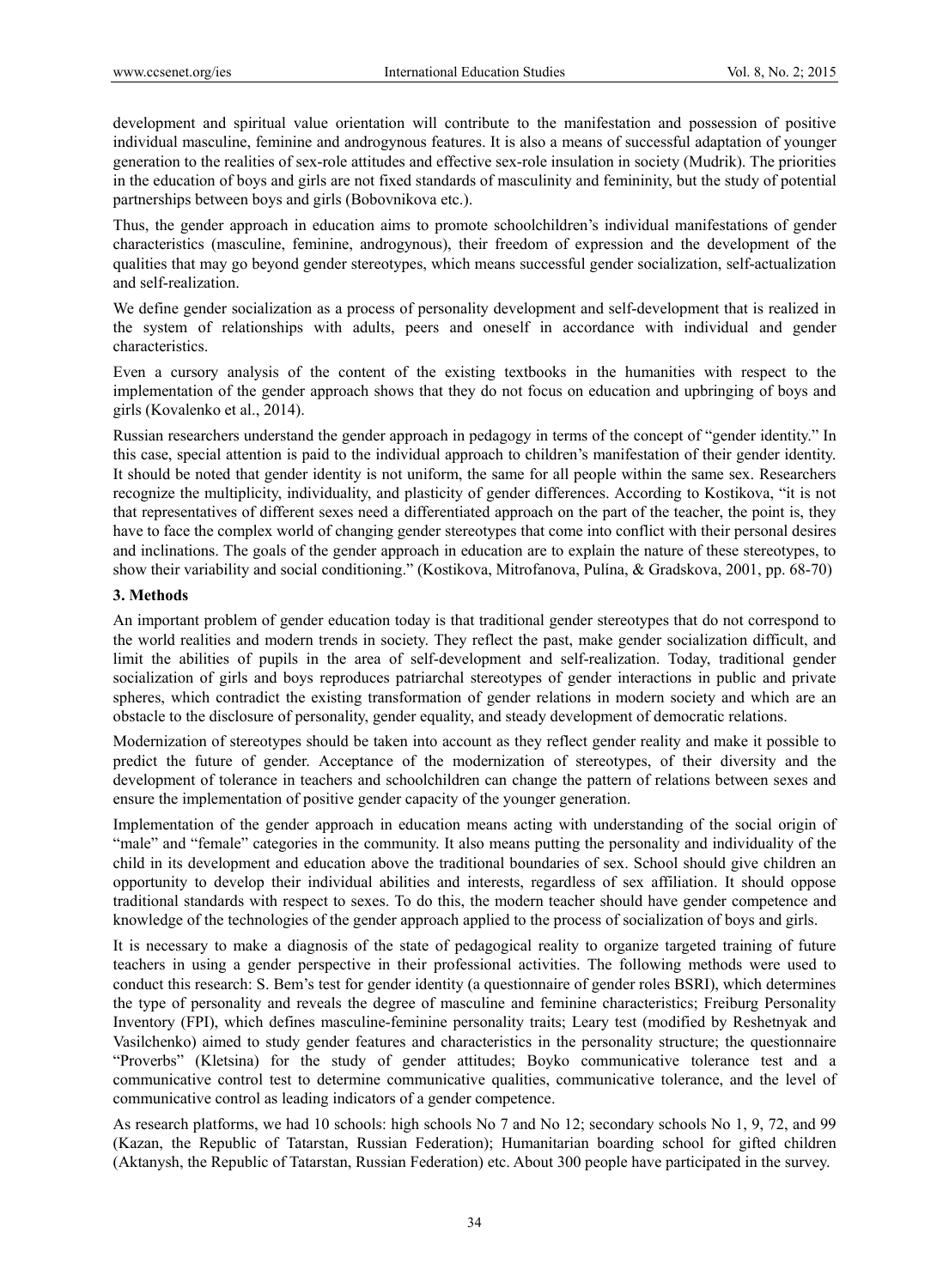#### **4. Results and Discussion**

The results showed that all teachers have pronounced feminine and masculine personality traits and adhere to traditional gender stereotypes. And this, of course, has a significant influence on gender socialization of pupils and the formation of gender attitudes and values among them.

All participants (100 per cent) noted that there are differences in their schoolchildren's education and upbringing and, in their opinions, the gender approach is a necessary component of pedagogical activities in the modern school. It determines the effectiveness of educational activities and gender socialization of pupils.

The majority of teachers (90 percent) want to expand their body of knowledge about the features of gender socialization and the implementation of the gender approach in modern schools. They ascertain the lack of scientific and methodical literature and pedagogical support on this problem. Only 10 percent of the respondents say that they successfully applied a gender perspective in their work.

According to the results of research on communicative qualities, 25 percent of the teachers have a high level of communicative tolerance, 62.5 percent have an average level, and 12.5 percent have a low level. As for communicative control tests, 5 percent of the teachers have a high level, 85 percent have an average level, 10 per cent have a low level of communicative control.

The results of the survey of senior schoolchildren revealed that 83 percent are familiar with the masculinity and femininity concepts and 61 percent of the schoolchildren believe they possess them. However, according to our study, there is a serious problem: modern girls and boys do not know how to express their femininity or masculinity and do not realize how important these personal qualities are. For example, girls responded to femininity in a critical manner, considering it to be a sign of weakness and an obstacle to becoming socially successful. Moreover, they criticized boys' masculinity. Boys associated their male authority mainly with social success, ignoring other qualities and abilities (empathy, communicative skills, and credibility in other ways than manifestation of their social success). Boys do not know other ways to generate and recognize dignity, confidence, and courage if there is no material success. Thus, there is a clear lack of moral values and attitudes in boys and girls, which complicates the process of forming a positive personality and gender identity.

Most of the respondents (98 percent) expressed a positive interest in a more detailed study of the gender concepts, gender personality traits and gender approach in teaching. Only 2 percent of the children reported that the problem did not interest them.

An entire100 percent of the surveyed schoolchildren admitted that there were differences between boys and girls, which were revealed in communication and relationships, learning and behavior. When it came to identifying way they studied school subjects, 88 percent identified differences; 96 percent reported differences in choosing a future profession, in housekeeping, and in parenting. Less than five per cent of the respondents indicated that there were no differences between boys and girls except biological ones.

The vast majority of the respondents (95 percent) think that the teacher has to take gender characteristics into account in educational and extracurricular activities. The majority of schoolchildren (79 percent) reported that teachers were friendlier in ratings girls owing to such stereotypes as "girls are more obedient", "girls do better at school, they are more careful", or the following ones: "boys are less diligent, more often distracted", "boys are often bullies". A lot of schoolchildren (69 percent) considered that teachers were more lenient to their "favorites" in the classroom, regardless of their gender. Only 10 per cent of the schoolchildren said that teachers favored boys. According to 8 percent of the schoolchildren, the school teachers' sexual identity did not affect their indulgent, friendly attitude to children.

Twenty per cent believed that the job of teaching was suitable both for men and women. Nearly 75 percent said that the job of teaching was predominantly a female profession. Less than 10 percent (7) said that such a profession was more suitable for men, as for them "sciences were easier to study." At the same time, 75 percent of the respondents answered that they would prefer to have female teachers; 15 percent preferred male teachers.

It should be noted that, despite the specificity of the different schools and their location (city of Kazan and Tatarstan Aktanysh) student responses coincide. In our opinion, this is because they are in a same socio-cultural and educational space.

Our research shows that gender-specific teachers should clearly understand their own gender identity, taking into account the impact of their gender attitudes on the development of gender attitudes and values in their schoolchildren. They should be aware of the possibilities gender pedagogy has to improve the quality of the socialization. A gender competence of the teacher means awareness of the organizational, psychological, pedagogical, and didactic aspects in managing schoolchildren's educational activities based on their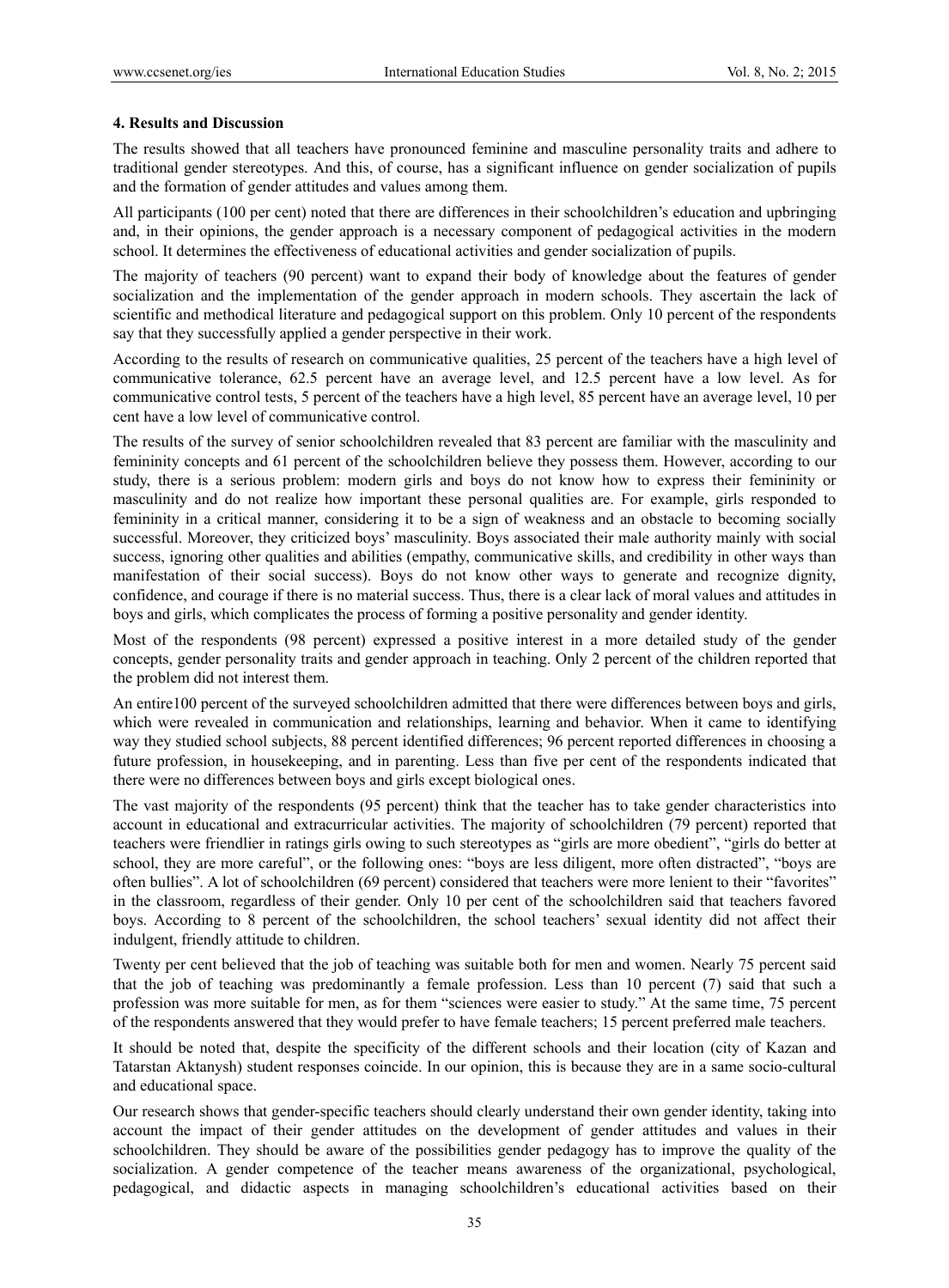gender-specific attitudes.

The results are important for defining conditions for implementing the gender approach in modern schools, for studying the extent of teachers' traditional gender stereotypes' influence on "teacher-pupil" interaction and the level of teachers' readiness to provide educational support of gender socialization. Firstly, these results will make it possible to determine factors and conditions for improving the quality of gender education for teachers. Secondly, they will enable us to design, develop, and implement the integrated technology of a gender competence development in the future teachers during their university preparation.

We consider gender competence to be a unity of knowledge, skills, and targeted pedagogical actions aimed at the implementation of the gender approach, gender socialization, as well as skills and experience required to carry out a gender strategy. The goal of gender competence is to fully discover and realize the uniqueness of each child in a holistic pedagogical process.

The current analysis shows that the desired level of the teachers' gender competence, their willingness to implement the gender approach in vocational, educational and social activities can be achieved if the design and organization of their education is realized as an integrated system, which includes principles, conditions, and technologies of gender competence development.

A gender competence influences communication culture, behavior and relationships as well as promotes the development of communicative humanistic core in the personality, increasing the level of communicative control and efficiency of interethnic communication (Auhadeeva, 2012).

In addition, the researchers consider gender competence to be an important factor in the development of tolerance, adequate cultural sensitivity, and success of cross-cultural communication. It is the basis for the development of intercultural competence (Khabutdinova & Bayanova, 2013).

All of these determine the importance of the development of modern teachers' gender competence and their targeted training, which aims at the implementation of the gender approach in the comprehensive educational process.

#### **5. Conclusions**

Modern teachers should be able to implement organizational, psycho-pedagogical and didactic aspects of the gender approach, taking into account gender characteristics of their schoolchildren and the impact their gender attitudes have on the development of gender attitudes and values in schoolchildren. They should implement gender pedagogy in their teaching practices to improve the quality of education.

Gender pedagogy should be a component of the modernization in education, as it develops a different worldview and relationships with members of the opposite sex. And that, ultimately, should lead to a change in social consciousness.

Gender education is a phenomenon capable of transforming the existing education policy towards greater tolerance. It is necessary to correct the existing gender stereotypes in order to form a new personality (versatile, morally mature, and creative, conscious of their gender features and gender roles).

Targeted training of future teachers in implementing the gender approach at schools as well as the development of undergraduates' gender competence is important factors for improvement of higher pedagogical education.

#### **Acknowledgments**

The work is performed according to the Russian Government Program of Competitive Growth of Kazan Federal University.

#### **References**

Auhadeeva, L. A. (2012). *Communicative aspect of teacher training*. Мoscow: VINITI.

- Auhadeeva, L. A. (2014). Communicative Competency in Teacher Training. *World Applied Sciences Journal, 31*(4), 583-586. http://dx.doi.org/10.5829/2014.31.04.14330
- Auhadeeva, L. A., & Zakirova, A. R. (2013). *Gender studies as an innovative approach in education*. "Applied Sciences and technologies in the United States and Europe: Common challenges and scientific findings": Papers of the 1st International Scientific Conference (June 29, 2013 pp. 84-86). New York, USA: Cibunet Publishing.

Bocharova, N. M. (2011). *The social aspect of gender approach in education*. Chita.

Burn, S. M. (1996). *The Social Psychology of Gender*. New York: McGraw-Hill.

Fahrutdinova, R. A., Fahrutdinov, R. R., & Konopatskaya, E. A. (2014). Formation of general cultural competencies of students in the educational space of the University. *Life Science Journal, 11*(6), 525-529.